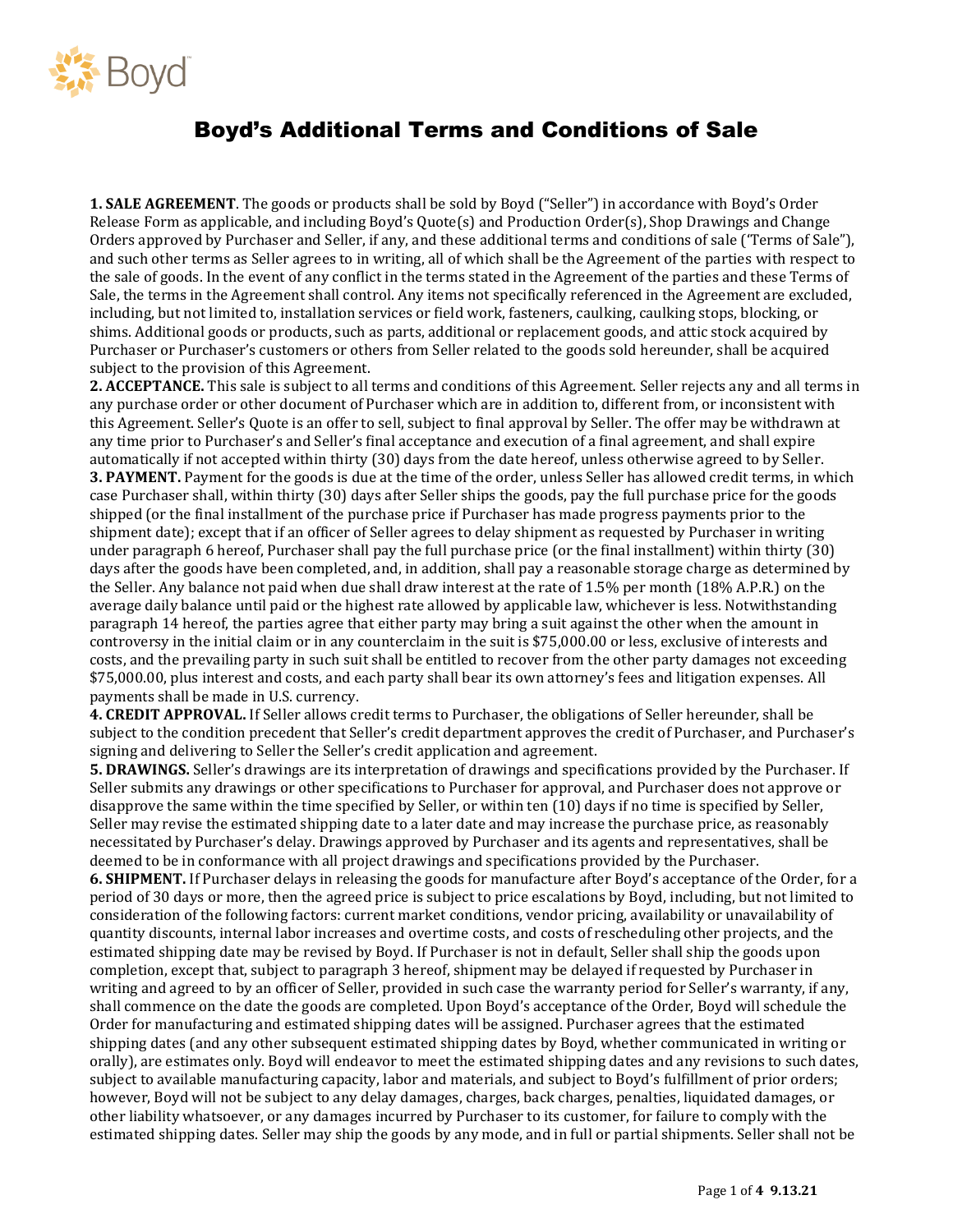liable for any failure or delay to manufacture or ship the goods due to causes beyond its control, including without limitation, any delay caused by Purchaser, acts of God, wars, terrorism, sabotage, casualties, accidents, pandemics, labor disputes or shortages, transportation shortages, governmental laws, ordinances, rules or regulations (such as priorities, requisitions, allocations and price adjustment restrictions), or any delay caused by, or inability to obtain materials from Seller's vendors and suppliers under normal commercial terms. Any special packaging, loading, unloading, or shipping instructions are not included in the price of the goods, and must be specified by Purchaser, agreed to by Seller, and specifically referenced in the Agreement.

**7. TITLE, RISK OF LOSS**. The goods shall be shipped FOB Seller's plant, and title to the goods and all risks of loss with respect to the goods shall transfer to the Purchaser after they have been placed in the possession of a carrier, subject to reversion to the Seller, at Seller's option, for Purchaser's default in payment.

**8. INSPECTION.** Purchaser shall inspect the goods at the time and place of delivery and Purchaser agrees that such occasion shall constitute a reasonable opportunity for its full inspection. Seller shall not be responsible for the costs of any inspecting or testing of the goods, except as may be conducted by Seller prior to shipment. All inspections and testing conducted by Purchaser, Purchaser's customers, or others before or after delivery of the goods, at Seller's plant, or at any other place or time, shall be at the sole expense of the person or entity conducting the inspection or testing, including any inspection or testing after the goods have been repaired or replaced by Seller or others. Purchaser and Purchaser's customer, if any, are responsible for any and all costs and expenses of inspection, testing, and re-testing the goods and products sold to Purchaser in this order and any repaired or substituted goods and products, including but not limited to: travel expenses; inspection, testing and re-testing fees and expenses; laboratory and other analytical fees and expenses; and any other similar expenses; in each case above, whether such costs, expenses or fees are incurred by Purchaser, its customer or others. Purchaser agrees to protect, defend, indemnify and hold Boyd harmless from any claims or demands for inspection, testing and re-testing as described in the forgoing sentence, that are brought against Boyd by Purchaser, its customer or others. Boyd's obligation with respect to non-conforming goods is only as provided in these Terms of Sale. The parties agree that Purchaser's failure to reject the goods or report shortages or discrepancies, in writing, within ten (10) business days of delivery, together with detailed supporting documentation, shall constitute acceptance of the goods, which Purchaser agrees is a reasonable opportunity for inspection, and failure to reject the goods or report shortages or discrepancies, in writing, and provide supporting documentation within this period, shall, except as provided in paragraph 10 hereof, be deemed as Purchaser's acknowledgement that the goods comply with the order and with all specifications, representations and warranties of Seller, and waiver of any claim or cause of action against Seller with respect to the goods. Purchaser at Purchaser's expense is encouraged to visit Seller's plant prior to shipment to inspect and, when possible, to witness any testing of the goods conducted by Seller. If return of the goods is impractical Purchaser may be required to inspect the goods at Seller's plant prior to shipment, at Purchaser's expense, which shall be deemed to be a reasonable opportunity to inspect and, upon satisfactory completion, shall constitute Purchaser's acceptance of the goods. Purchaser shall not return any goods that are timely rejected until Seller has had a reasonable opportunity to inspect the rejected goods. If Seller determines that the goods were rightfully rejected, Seller at its option, shall repair, provide substitute goods, or refund the price paid for the defective portion of the goods, as Purchaser's sole remedy.

**9. TAXES AND DUTIES.** The price of the goods does not include any sales, use and excise taxes, tariffs, duties and other charges imposed by any country, state, locality or other political subdivision in connection with the sale of the goods, all of which shall be responsibility of Purchaser. If the transaction is exempt, Purchaser shall provide tax exemption certificates from the state in which the project is located.

**10. WARRANTIES.** Unless Seller provides a written warranty on Purchaser's request, as provided herein, the goods are sold AS IS without any warranty express or implied. If applicable Seller's specific standard limited warranty applicable to the goods ordered is only effective, at Seller's option, when signed by the Purchaser and returned to Boyd for signature by its authorized representative, after which, if applicable, a fully executed copy will be provided to Purchaser.

## **SELLER DISCLAIMS ANY IMPLIED WARRANTY OF MERCHANTABILITY, FITNESS FOR A PARTICULAR PURPOSE, OR OTHER WARRANTY, WHETHER EXPRESSED OR IMPLIED.**

Oral statements by seller's employees or representatives do not constitute warranties, shall not be relied upon by Purchaser, and are not part of this Agreement. If Seller provides a written warranty, it is conditioned upon Purchaser's payment in full. Any warranty offered by Purchaser to its customers, in excess of that offered by Seller, shall be the responsibility of Purchaser.

**11. LIMITATION OF LIABILITY.** Purchaser's exclusive remedy for claims arising hereunder shall be for damages. Seller shall not under any circumstances be liable for special, indirect, incidental, punitive, exemplary, or consequential damages, such as, but not limited to: loss of use; loss of profits; loss of rents or revenue;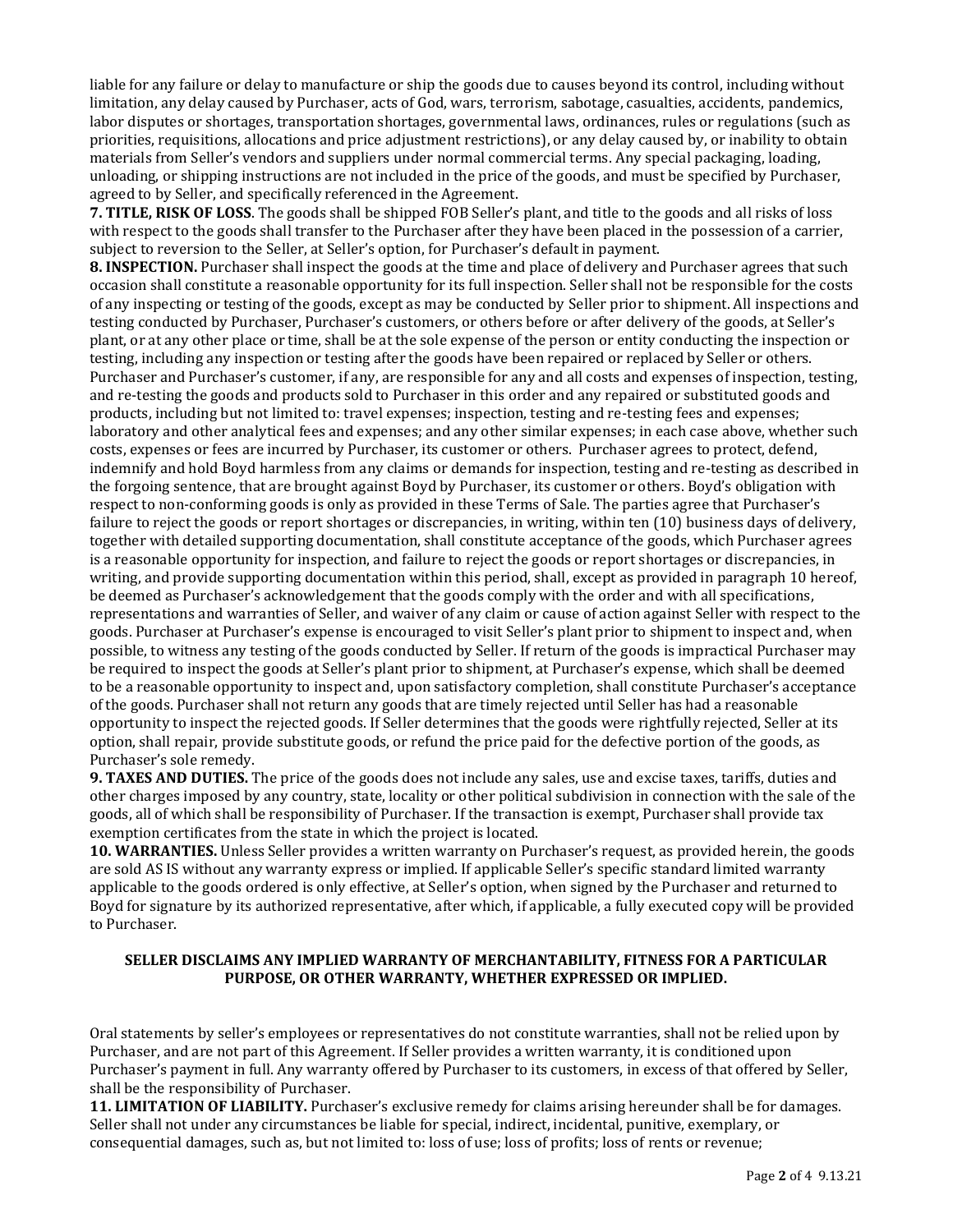inconvenience or loss of time; costs of capital; facility shutdowns or slowdown; claims by Purchaser's customers; loss or damage to other property or equipment, loss or damage to other products or materials; the cost and labor to repair or replace loss or damage to other property, equipment, products or materials; the cost and labor to repair or replace the goods; the cost of freight to ship replacement goods; loss or damage caused by leakage, mold, fungi, or bacteria; or loss or damage occurring during the repair or replacement of goods; all of which are expressly excluded unless covered by policies of insurance issued to Seller, from time to time, and in such cases damages are limited to Purchaser's direct cost, fair market value, or the limits of any insurance coverage in effect for Seller, and providing coverage to Seller, whichever is less. The remedies of the Purchaser, and any other party, arising out of or related to the goods set forth herein are exclusive, and the liability of the Seller with respect to the goods, or anything done in connection therewith, or from the manufacture, sale, delivery, resale, installation, use, or the repair or replacement of any of the goods sold by Seller, whether arising out of contract, negligence, strict liability, tort, or under any warranty, or otherwise, shall not, exceed the price charged by Seller for the portion of the goods upon which such liability is based. Seller is not responsible for pitting, corrosion or suitability of use for any products, materials, or finishes in any particular application. The corrosion resistance and suitability for use of any product, material, or finish is dependent on environmental conditions, cleaning practices and many other factors beyond the control of Seller. Seller is not responsible for loss of functionality of moving portions of goods, and pitting and corrosion caused by environmental conditions and the performance of, or absence of cleaning/maintenance practices. Purchaser and its customers assume all responsibility and risk for pitting, corrosion, or suitability for use of all products, materials, or finishes in their particular application.

**12. CANCELLATION, CHANGES.** Purchaser may not cancel this Agreement without the prior consent of Seller, and without paying Seller a cancellation charge equal to total selling price less the estimated direct labor and materials not expended less the salvage value of materials already purchased. Purchaser may not change this agreement without the prior consent of Seller and without payment of a charge equal to the cost of the change to Seller, including overhead and profit. Seller's approval in each case must be in writing signed by an officer of Seller.

**13. REMEDIES.** If Purchaser fails to make timely payment, or breaches any of the other terms or conditions hereof or any other agreement with Seller, Seller, at its sole option, shall have the right to withhold further shipments on this or any other order until payments are brought current, require payment in advance, require payment COD, or the right to exercise any one or more of the foregoing remedies, and/or the right to terminate this Agreement and pursue collection of its damages from Purchaser. The Seller's remedies provided herein are in addition to other remedies allowed by law or in equity. The failure of Seller to exercise any right or remedy shall not constitute a waiver of the right to exercise that, or any other remedy; and no waiver of any breach or non-compliance of any provision herein shall operate as a waiver of any other breach or non-compliance of the same or any other provision.

**14. APPLICABLE LAW, ARBITRATION.** Except as otherwise provided in these Terms of Sale, this Agreement is be governed by the internal laws of the State of Missouri. The parties agree that any proceedings in court or in arbitration, whether arising in contract, warranty, tort, statute, or otherwise shall be brought exclusively in the state or federal courts located in Springfield, Missouri in regard to suits, and in Springfield, Missouri for any arbitration hearing. THE PARTIES EXPRESSLY WAIVE ANY RIGHT TO TRIAL BY JURY. Any dispute, controversy or claim arising out of or relating to this Agreement or any purchase order issued by Purchaser and accepted by Seller hereunder, whether based on theories of contract, negligence, strict liability, tort, laws or regulations, warranty, or otherwise, (including, but not limited to, any dispute relating to the existence, interpretation, breach or termination hereof or thereof, or the agreement of the parties to arbitrate disputes), where the amount in controversy in the initial claim or in any counterclaim equals or exceeds \$75,000.00, exclusive of interest and costs, that cannot be resolved by the parties within thirty (30) days of notification by either party of the dispute, shall be resolved by binding arbitration administered by, and in accordance with the Construction Industry Rules of the American Arbitration Association. The arbitration award may be reduced to judgment by any court having jurisdiction thereof. The cost of the arbitration shall be shared equally between the parties, and each party shall bear its own attorney fees and expenses, provided that where a party asserting a claim in excess of \$75,000.00 is awarded less than the sum or value of \$75,000.00 computed without regard to any setoff, claim, or counterclaim of the other party, the party so failing to recover, shall bear all the fees of the arbitrator(s) and the arbitration service conducting the arbitration. Purchaser and Seller agree that the agreement to arbitrate disputes shall not preclude Seller from exercising lien rights available under the laws of any state where the goods are located or services performed, including filing any suit to enforce its lien rights, provided that when the amount in controversy in the initial claim or in any counterclaim exceeds \$75,000.00, exclusive of interest and costs, the suit shall be stayed, and the Seller's claims for payment and the Purchaser's defenses to payment and counterclaims shall be determined by arbitration, as provided herein. The applicability of this agreement to arbitrate claims shall be determined by the arbitrator(s). **15. MISCELLANEOUS.** This Agreement is a complete and exclusive statement of the terms of the Parties' agreement. These Terms of Sale shall survive the termination of this Agreement for any reason. No course of prior dealings between the parties and no usage of trade shall be relevant to supplement or explain any term used herein, and no